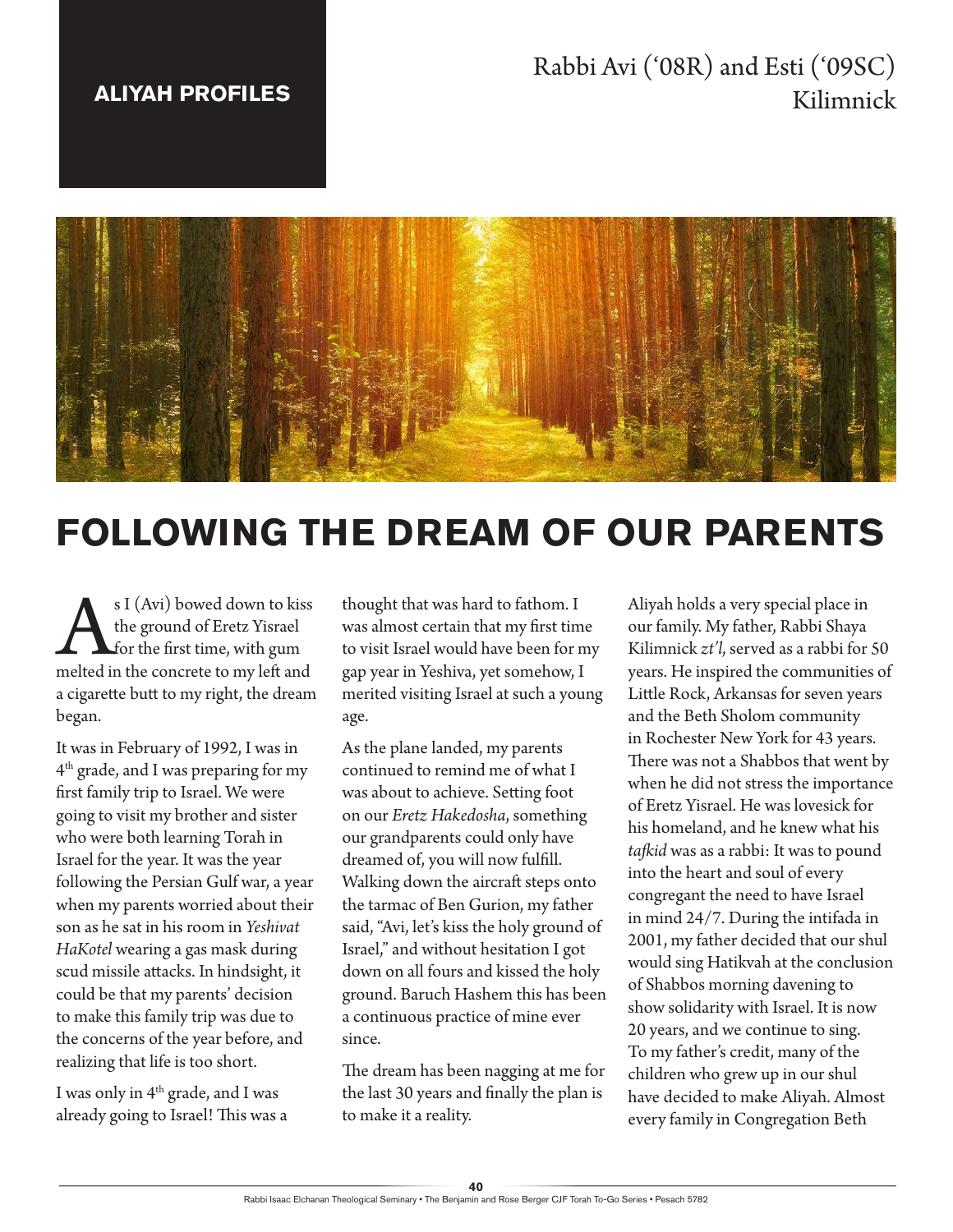Sholom has a parent, child, sibling, or close relative who lives in Israel. I am fortunate to have worked side by side with my father for nine years, and in following his path I have tried my best to continue his legacy, to share the beauty of Israel with all those who step foot in our shul.

Besides for the nature of our shul, *Eretz Yisrael* also holds a very sacred place to my parents. Rabbi Shaya *zt'l* and Rebbeitzin Nechie Kilimnick met in Eretz Yisrael soon after the Six-Day War. They both decided to spend a few months in Israel like so many others after the miraculous victory of 1967. My parents spent their first date walking the majestic streets of Yerushalayim and spending time at the Kotel. There is no better beginning than the one they were bestowed, and through their *hakaras hatov* to HaKadosh Baruch Hu, they tried to bring as many Jews as possible to experience the serenity of a Shabbos in Yerushalayim*,* a trip up Masada, a year learning in Israel, and helping others build a family in Eretz Yisrael. My parents understood the centrality of Israel in everything that they were able to accomplish over their 50 years of leadership.

For the last 11 years, I have been able to walk just a little bit in my father's shoes. I have seen the impact of what a rabbi can accomplish if his heart is set on the goal. I have been blessed to be his student and I try to emulate his love for the land. As a rabbi, you often begin to think that you are destined to be the Moshe, to see Israel from a distance, when everyone else is making their way into the land. My father was the Moshe Rabbeinu in my life. No matter how many times he was able to visit, he did not fulfill what he always wanted, he never made Aliyah.

I remind myself that it is important for a community rabbi to realize that you don't have to be a Moshe*,* you can be a Yehoshua. The decision to make Aliyah is liberating, it serves as a real feeling of *cheirus.* Not because you are letting go of the responsibility to tend to your flock, but because a rabbi can feel without any doubt that this is the best form of leadership you can ever give to your flock.

With the world working on constant communication in the sphere of remote contact, a former rav of a shul can continue his *hashpa'ah* (influence), he can show firsthand what Israel has to offer. I would like to believe that there is no end to what can be accomplished when a community rabbi decides to make Aliyah.

Yet, the reality is that it is very hard to leave. We just returned from our pilot trip; We had no idea how difficult it would be. Besides for the rude awakening that living in Israel is very different than visiting, there was also the moment when you realize that you have to say goodbye to a community that you love, to a shul that you grew up in, taught Torah in, and celebrated simchas in. There are real relationships that will be missed, and to not see each other in person every week is a hard pill to swallow. To shed a little *dan likaf zechus* on the *cheit hameraglim*, the problem with sending 12 spies by themselves is that you feel lonely when the people that are close to you are not with you in Eretz Yisrael. If only the *meraglim* would have brought with them a nice Rabbinic mission, a shul tour, the entire report would have been different.

All joking aside, this is the most difficult part about making Aliyah. It is saying goodbye to the Jews you love; this is a sacrifice that cannot be overlooked. The only comfort is to know that you plan to work together to make the dream of Aliyah possible for everyone. Just like the *mikdash me'at* will find its way back to Eretz Yisrael, so to, all Jews will eventually find their way back as well.

Every passing year, our people are blessed to see more and more Jews take that next step and make the move. Just a few years ago, as a Shana Bet student in *Sha'alvim*, I remember staying in Israel for Pesach and having almost no one to visit and nowhere to go. Now, I have more friends in Israel than in America, and I have a sister and brother who have made Aliyah as well.

I (Esti) have never been a stranger in Israel; my entire father's family has lived in Israel since they had to migrate from Afghanistan in 1950. I have been waiting to come back home for years, and *be'ezrat Hashem* I will soon be surrounded by my sister, aunts, uncles, and many cousins, with my parents soon to follow.

Aliyah is a decision that comes with so many questions. For someone who has always lived a very simple and comfortable lifestyle, Aliyah creates challenges that one may never have had to consider before. The luxury of being familiar with one's surroundings is in jeopardy. Besides all the preparations every oleh must endure, there is also a healthy shift in perspective and expectation that one should attempt to make. This perspective could represent a level of *hisbatlus*, surrendering of one's self worth, seeking a higher regard for humility, or finding the child within. Whichever angle one may choose, we

*continued on page 27*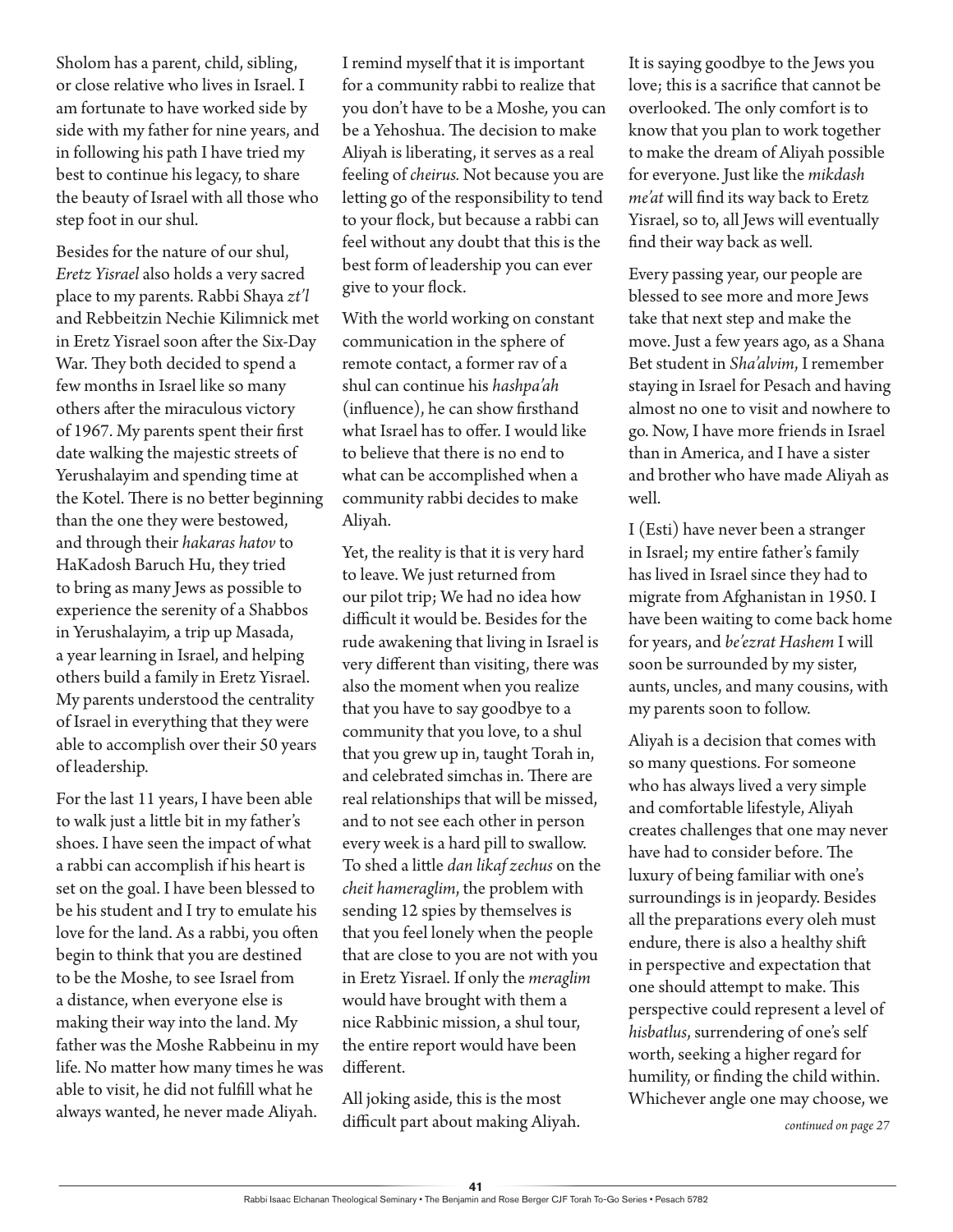### **ALIYAH PROFILES**



# **TRIBULATIONS: THE PROCESS OF MAKING ALIYAH**

**A** fter university, Judaism<br>became my central focu<br>yeshiva, and being a young man became my central focus. I went to Israel to learn in of age, started dating. I found a beautiful young woman in Israel, and we got married. We had our first child, Yochanan, at Hadassah Ein Kerem. Soon afterwards we went to America for what was supposed to be less than four years of semicha at RIETS/Yeshiva University and then back to Israel, for Aliyah. Four years turned into five, six, seven, all while our responsibilities, obligations and family grew bigger. I became a rebbe at Yeshiva University and a rabbi at the local shul. My wife became a manager at B&H Photo and a rebbetzin. Our children attend a wonderful yeshiva day school. We have a community of

friends and marvelous neighbors. Are we really going to make Aliyah?

But saying goodbye to all of the above is not my main concern. In my mind, there is a dichotomy between what I hope my career will be *and* what is best for my family. I have the ambition, strength and aptitude to be a leader for the Jewish people. The unique opportunities at Yeshiva University have enabled me in this journey. I have learned to operate and develop Jewish communities. Being a Jewish educator and rabbi in America is fulfilling on many levels. Yet that ambition has been equally met with another juxtaposing force. My precious children. I believe the future of the Jewish people is in Israel. Consequently, the best I can do for my family is bring my children to Israel.

And that is just one of the multitudes of reasons Jews make Aliyah. Now you can start to understand my difficulty, my internal dilemma: self-fulfillment of the altruistic desire to lead and educate our people *or* my children's future.

Rabbi Shimon ben Yochai teaches that there were three cherished gifts HaShem gave the Jewish people. All three gifts are only acquired through tribulations: Torah, the land of Israel and the World-to-Come (*Brachot* 5a). There is an intuitive logic to this fundamental teaching. Anything worthwhile takes effort to grasp (where effort is synonymous with tribulations). Often our wants and desires must be sacrificed in order to attain something greater. If we sacrifice our luxuries, we can attain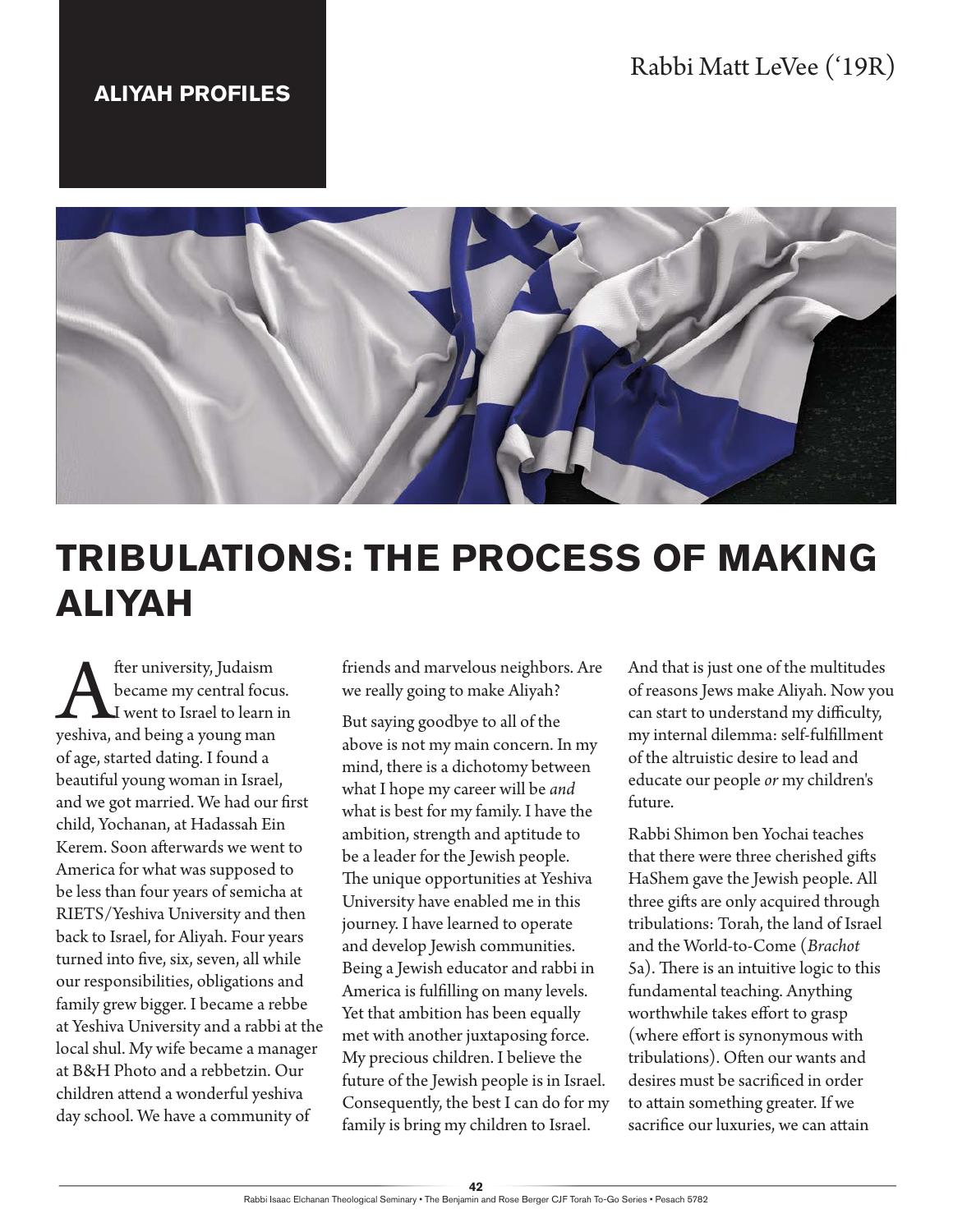Torah, Israel and the World-to-Come. Many sayings of Chazal seem to indicate as much: the way of Torah is bread and salt, drinking water in measure, sleeping on the ground and a life of trouble… (*Pirkei Avot* 6:5, *Midrash Tanchuma*, Noach 3). Resh Lakish explains that we only attain Torah if we kill ourselves over it (*Shabbat* 83b). All these statements of Chazal and many others imply that physical hardships and forgoing luxuries are necessary to attain Torah. I will add that when we think of gedolim, we do not think of great wealth. Rav Aryeh Levin lived in Israel in a home that could fit into my bedroom. By extrapolation, the land of Israel and the World-to-Come also requires the same approach.

All the amenities and luxuries that have come with our growing responsibilities and obligations must be abandoned in order to attain more "cherished gifts." The ambition for our careers should be released for the future of our children. That is a parent's role. We plant the proverbial carob tree for the next generation without thought of our own selves (*Taanit* 23a). After all, all parents forgo their own ambitions, on some level, for their children. As Rabbi Shimon ben Yochai teaches, "the land of Israel is only acquired through tribulations…" or so it would seem.

The notion of tribulations takes on a different meaning when you consider the following two events: Over the last few years, my mother was becoming increasingly sick. There were good stretches and bad, in hospitals and out, alternative therapy and traditional medicine. Prayers. All this culminated at the end of October in Chicago with her death. Both of her parents are still alive and part of me feels she left

before her time. Two days after her death and a day after her burial, my son Meir Nechemiah was born. Sitting shiva on a hospital floor in New York, waiting for a baby to arrive, was quite an emotional contraposition. That was the most intense week of my life. My son is a light in darkness, a comfort to my loss (and Nechemiah brought the Jews to the land of Israel). The Gemara says that the death of an individual creates a "*din*" against the family for a year, but if a male child is born it heals the family immediately (Yerushalmi, *Moed Katan*, 3:7). It is an interesting duality between having a "*din*" and the *process* of healing.

When my mother died, of the many conflicting thoughts that came to my mind was that now I could make Aliyah. I no longer had to worry about being summoned to Chicago — that already happened. I wish I could have my mother back, but without her, I am more at peace with moving to Israel.

Second, I am a rabbi of a shul in Washington Heights, New York, that gets about 250 holy Jews every Friday night. Most of these shulgoers are young, single professionals. So, as I fill my Shabbat table with guests, conversation often leads to the shidduch crisis and other such woes of the frum dating system. One such Shabbat, after a very heated conversation about the difficulties of shidduchim, my wife dreamed up the most clever, innovative approach to these problems. We are now beginning a startup to address the shidduch crisis, called GamZuli.

Starting an initiative now seems ridiculous. Isn't it better to wait until we are settled in Israel or push off a move until the initiative is established? Given the nature of the work, and my ability to promote, it

might make more sense to stay in America another year. But that is just the thing. There will always be those opportunities, those chances that seem to suggest against Aliyah, or at least push off the possibility of Aliyah (the next best thing). There is a reason that HaShem has given us this opportunity now. Maybe this opportunity only came because of our imminent plans to make Aliyah. Why? Because Israel is acquired through tribulations.

Tribulation is not just giving up amenities and luxuries (although that is a component of Aliyah). Tribulation means removing the focus from yourself, your career and focusing it on the other, in my case, my children. But tribulation is not just giving up a righteous career (although for me, making Aliyah involves just that). Tribulation means a willingness to sacrifice everything in order to provide a way forward. This could mean the death of opportunities, or the death of a loved one (a mother or a Jew fighting for the Land of Israel). Blessed is He who gives life to the dead. This is because Israel is acquired through tribulations, and tribulations are all of the above.

The *sugya* that quotes Rabbi Shimon ben Yochai is all about tribulations. If you read the entire *daf* you find there are many instances of understanding tribulations and justifying their occurrence. At the beginning of the same Gemara is the famous teaching about overcoming your evil inclination (*Brachot* 5a). When your evil inclination comes at you, first you ought to incite your good inclination to overcome your evil inclination. As Rashi explains, you go to war against your evil inclination (try to resist). If that doesn't work, then you ought to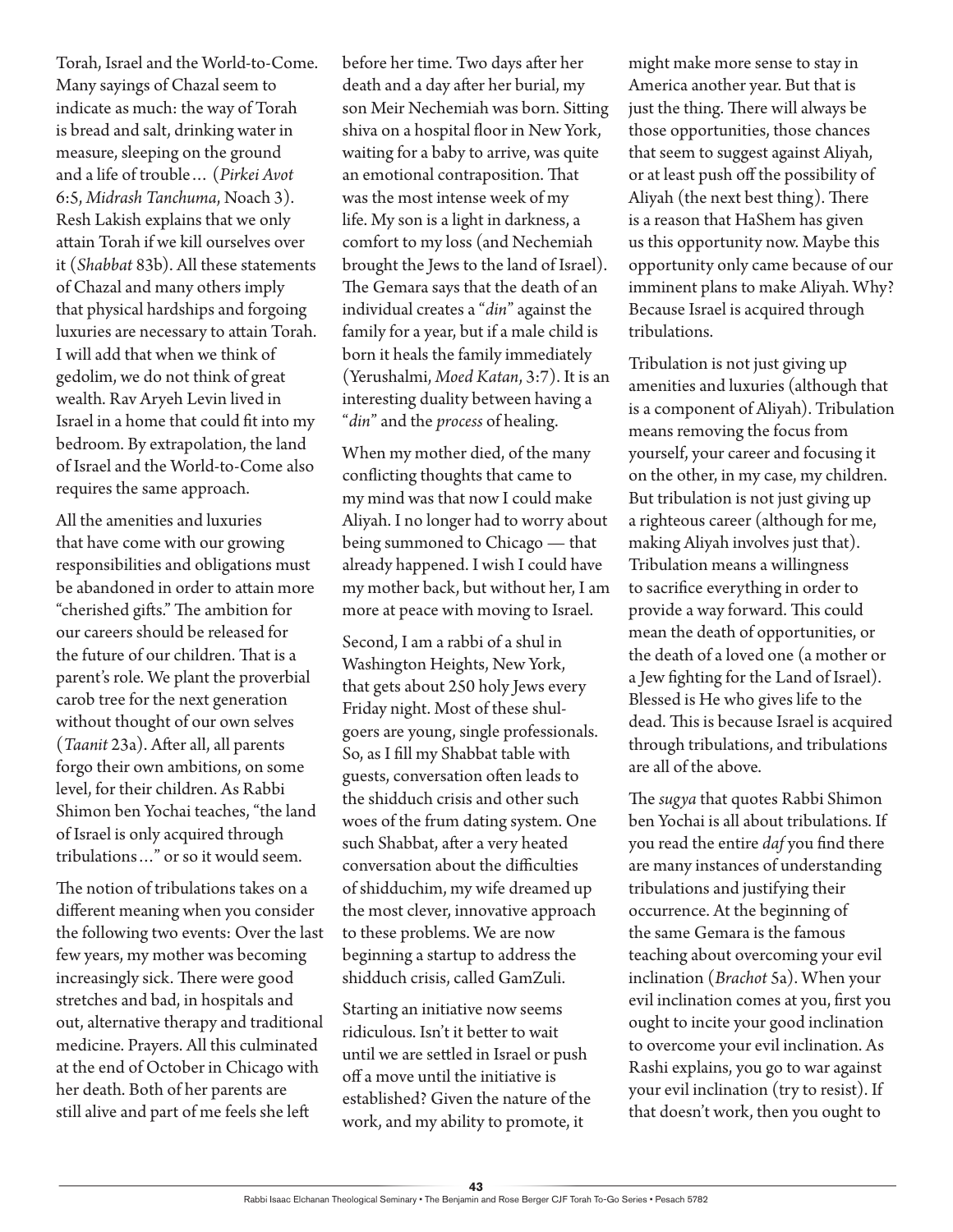learn Torah. If that doesn't work then you ought to say Shema. If that doesn't work then you ought to think of the day of your final judgment. But wait, if you are going to tell me that the best strategy against the evil inclination is to think of your final judgment, why not just do that first?

Another question arises: later the same *daf*, we find the statements of Rabbi Shimon ben Lakish and Rabbi Yochanan that learning Torah actually takes away tribulations. That seemingly goes directly against the teaching of Rabbi Shimon ben Yochai mentioned above. What does Torah do — take away tribulations or is it only acquired through tribulations (maybe you can acquire Torah with tribulations but once you *have Torah* then you do not have tribulations)?

The underlying answer for all these questions above, the essence of this *sugya* and my personal dilemma (career against children), is that

tribulations are a process. Depending on where you are in any process, those tribulations may affect you differently. There are times when the tribulations we face are destructive, and we ought to approach these tribulations with a mind to overcome them to subdue our evil inclination. There are times when tribulations act as reminders to correct our direction. Sometimes our troubles are to show us that HaShem loves us (see the same *daf*). No matter what, tribulations are always opportunities to grow.

The reason the Gemara does not first teach "your final judgment" in the struggle overcoming the evil inclination, is to teach us to develop our own abilities to handle our tribulations. We need to develop the smaller skills in order to handle the greater difficulties. As our tribulations become more challenging, accordingly is our potential for growth. Says, Ben Hey Hey, "according to the labor is the reward (*Pirkei Avot* 5:23)

Giving up responsibilities and obligations, amenities and luxuries is one type of tribulation that is hard to relinquish. Giving up my ambitions and desire for career success is yet another level of tribulation, which only compounds the first set of tribulations. The tribulations of the loss of a parent and the serious work it takes to get an initiative off the ground are yet another level of tribulations. The tribulations to move forward in life.

We are constantly troubled, and Chazal were only too keen to be aware of that, to teach us for the future. But our tribulations are necessary in a process of growth. Our Torah, land and future are only acquired through a process of growth. Tribulations are that process. We, the Jewish people, are constantly moving forward. Forward to a time in the not-sodistant future when we all live in Israel. It will be a process to get there.

# **FOLLOWING THE DREAM OF OUR PARENTS**

*continued from page 24*

are motivated by Chazal in how they embraced Eretz Yisrael at their arrival.

Rambam states in *Hilchot Melachim*  Chapter 5 Halacha 10:

ּגְ דֹולֵ י הַ חֲ כָ מִ ים הָ יּו מְ נַּׁש ְ קִ ין עַ ל ּתְ חּומֵ י אֶ רֶ ץ יִשְׂרַאֵל וּמִנַּשְׁקִין אַבְנֵיה וּמִתְגַּלְגִּלִין עַל עֲפַרַהּ. וְכֵן הוּא אוֹמֵר (תהילים קב טו) "כִּי רָצוּ עֲבָדֵיךָ אֶ ת אֲ בָ נֶיהָ וְ אֶ ת עֲ פָ רָ ּה יְחֹנֵנּו":

*Great sages would kiss the borders of Eretz Yisrael, kiss its stones, and roll in its dust. Similarly, Psalms 102:15 declares: "Behold, your servants hold her stones dear and cherish her dust."*

It is difficult to imagine that our greatest sages would expose

themselves in such actions that are frowned upon by the social code of dignity and respect. Yet, when it comes to Israel, nothing is off the table and while we feel the sky is the limit, we also know that the ground and the dirt are the limit as well.

Upon entry to Eretz Yisrael, we are reminded by our *gedolei chacahmim* that to be in Eretz Yisrael is to return to our core and foundation. You kiss the stones, you roll in the ground, because for the first time you are back to your source. Just like *Adam HaRishon* was formed from the *adama* (earth)*,* so too, all *Am* 

*Yisrael* was, is and continues to be "formed" through the land of Israel, *Eretz Yisrael*. Israel is there to humble us, and remind us of where we come from, it brings out the sweet child within, a child who so eagerly bent to kiss the land because he was taught that he is back home.

This summer, our family looks forward to taking that first step together on the tarmac of *artzeinu hakedosha*, and without hesitation, we will follow the call of our father, to kiss the holy land, the land that will finally be home.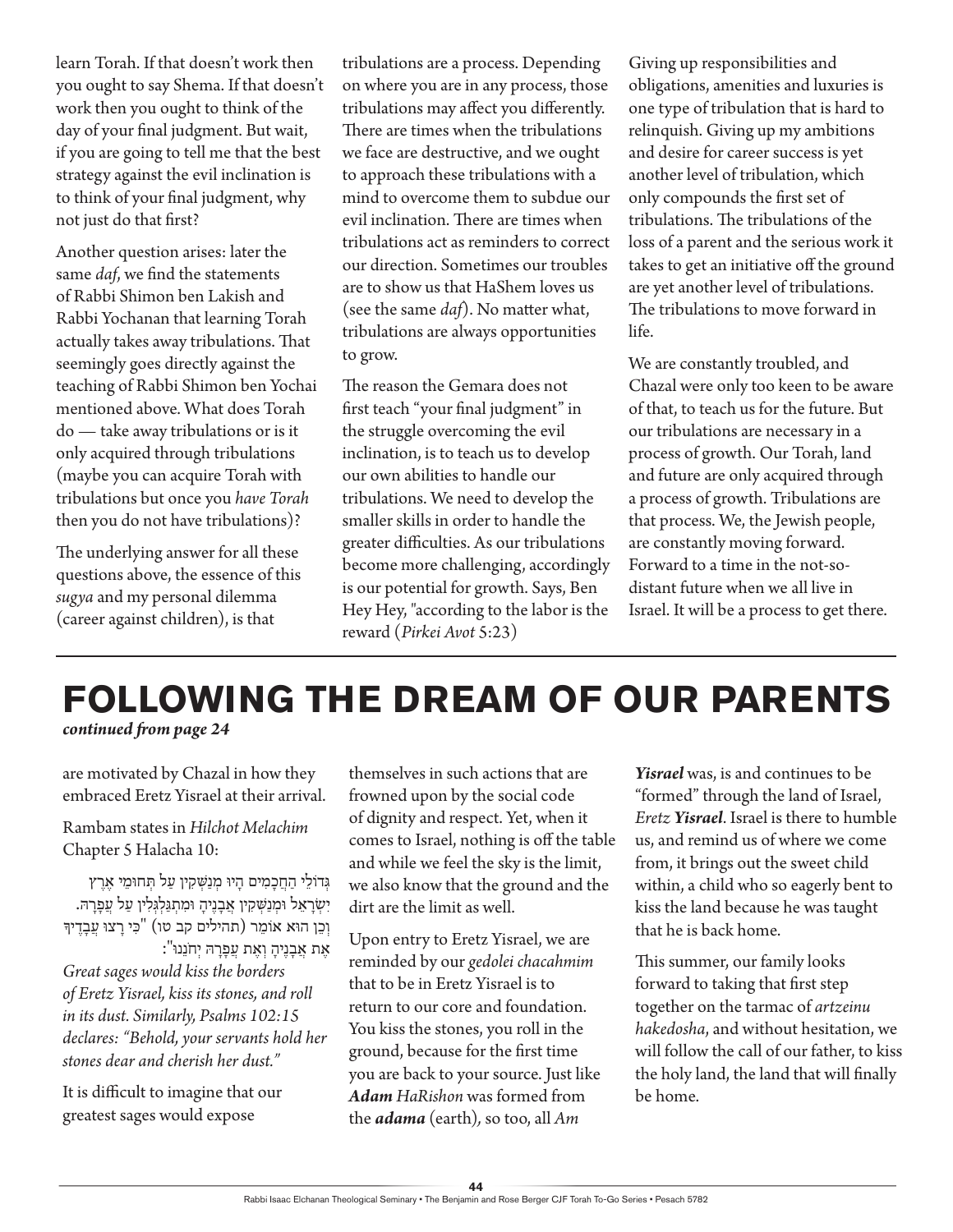## Rabbi Shmuli ('12R) and Tali Kagan

#### **IN HONOR OF YOM HA'ATZMAUT**

### **ALIYAH PROFILES**



# **ERETZ YISRAEL IS WAITING FOR YOU**

t separate times, both of us<br>had the privilege of spendir<br>Grade 10 on a Bnei Akiva program had the privilege of spending three months in Israel in called Kfar. Those trips were the first time either of us had been to Israel. Just before we were about to return to South Africa, a madrich of Shmuli's gave each of the *channichim* (participants) a rock — a piece of the holy ground — with a message written on it: "Eretz Yisrael is waiting for you."

The land of Israel and the Jewish people really do have a unique relationship. Rav Soloveitchik (*Reflections of the Rav*, "The Singularity of The Land of Israel") explains that the *loshon hara* the *meraglim* spoke of when describing how we would not be able to conquer Cana'an was a result of misunderstanding how Eretz Yisrael is existentially connected to Am Yisrael. The spies were sent as tourists to see the land before we would settle it, just as one needs to see one's spouse before the marriage. They were not sent to judge the suitability of the *shidduch* but to develop excitement and anticipation. Marriage is a relationship in which one needs to be emotionally invested; it's not just a practical union but more of an alignment of destinies. Juxtaposed to *chet hameraglim* is Miriam's mistake in thinking Moshe was just a regular prophet. He, too, had a unique relationship with Hashem, which was connected to his singularity as the

prophet that brought down the Torah, and that meant he could not behave as regular Jews do, or even as a regular prophet. Similarly, the spies ignored the uniqueness of Eretz Yisrael and thought that it was like any other land, and based on reconnaissance, practically speaking it would be quite the challenge to conquer it. Those Jews who believed their report were unfortunately not worthy of living in such a transcendent land. Our land is somehow "married" to us!

History testifies to how Eretz Yisrael waits for seeds planted by Jewish hands. For centuries, our holy land languished, mourning for her "husband," not yielding to any other nation, until the *chalutzim* arrived and started cultivating the swamplands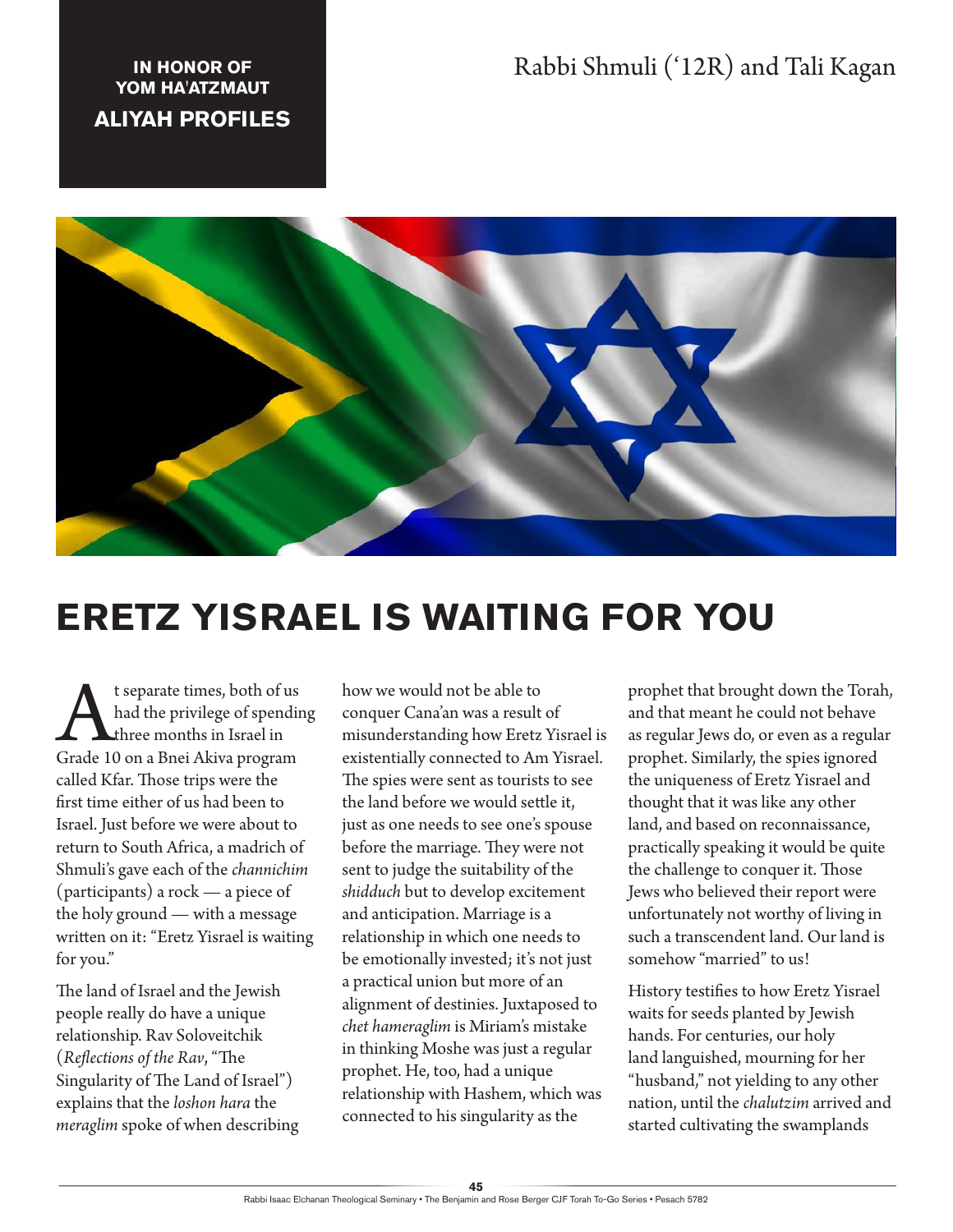of Emek Yizrael — the Valley that Hashem Sowed! The Land was waiting for us.

Our married lives started in Israel but we both knew after a few years of study we would be returning to South Africa to serve the community. We were tremendously excited to reunite with our families, live in the familiar surroundings where we grew up, and give back to the organizations that had been so instrumental in our growth. Over the more than ten years we spent in South Africa, we built a young adult shul; taught in the largest religious Jewish day school; and guided many community members, especially university students. We watched and beamed with pride as our young *talmidim* became *madrichim,*  and our students became parents*.* We savored accompanying them through influential life-cycle moments and sat with them through some dark times as well. Personally, we grew as people as much as we were part of other people's growth.

South Africa is a wonderful place. The weather is fair and the people have a natural friendliness to them. Our immediate family are there and the work we did was meaningful and fruitful. Unlike Europe, South African Jews do not feel threatened by anti-Semitism, and in spite of a faltering national economy, the Jewish community has built organizations and infrastructure that protects and uplifts itself in remarkable ways. Life is comfortable and public holidays are plentiful! Kids generally have good manners and people are eager to learn, give and grow.

Despite all this, even after more than a decade there, we never saw ourselves as being home. It is strange how the place where you were born and grew

up can feel somewhat foreign and almost someone else's. Our children were getting older, and we felt now was the time to seriously look at returning to our real home. We would have ideally left earlier but we didn't feel ready.

After extending our date of departure to allow for the community and ourselves to better prepare, January 2022 was looking like the time we would be saying *lehitra'ot* to Johannesburg; but COVID made it clear to us how unclear things are. Bnei Akiva's December Summer Camp dates were audaciously set and communicated, only to be canceled a few days before the start. We went into overdrive trying to be included in the December 15th, 2021 Aliyah flight, while nervously hearing of fellow passengers who came down with Corona and would not be able to board the plane after so many months of planning. After being in contact with someone who tested positive, we thought that we too might not be able to fly; but after isolation and negative PCR tests, the relief transformed into exuberance.

After officiating a wedding, final packing was done and we left our local community for an international one. It's amazing how more than ten suitcases were not sufficient to fit what was left over, even after sending a lift and selling or giving away so many things. Little did we know how those suitcases would accompany us on different legs of the trip from our house in Johannesburg to our apartment in Carmei Gat, Israel. Leaving for the airport needed a logistical mind, a strong back and a brave heart. Tears were flowing but there was excitement and a sense of purpose and resolve in the air.

As we stood in the check-in queue, we heard traditional African music downstairs in the arrival hall, as Miss South Africa returned from Eilat after controversially competing in the Miss Universe pageant. The BDS (Boycott, Divestment and Sanctions movement against Israel), which originated in South Africa, together with certain members of the South African government, did not want her to compete in Israel and, defiantly, she took part. Our Aliyah flight would bring the total number of year 2021 olim from South Africa to the highest since 1994, the year when apartheid fell. There was a feeling of pride as more than seventy of us expressed the ultimate support for *Medinat Yisrael*, choosing to live there.

From the time COVID had arrived in South Africa, we had all managed to stay clear of catching it. The only PCR tests almost all of our family members had taken were in order to be eligible to take part in a Shabbaton or board our Aliyah flight. Therefore, it was particularly surprising, while sitting in our quarantine hotel room in Tel Aviv, hearing the news that two of us had tested positive for COVID when we arrived at Ben Gurion airport. At that point, we did not realize the journey those germs would take us on. Eventually, we were moved in ambulances (as a precaution — we were asymptomatic and felt fine) to a COVID hotel in Jerusalem, while some of us still had to remain in quarantine once we arrived at our new home in the South of Israel. After nearly three weeks, we were finally free to explore the Promised Land as a family and work through the bureaucracy of immigration. The community of Carmei Gat were warm and welcoming and we felt cared for with food and furniture. We could